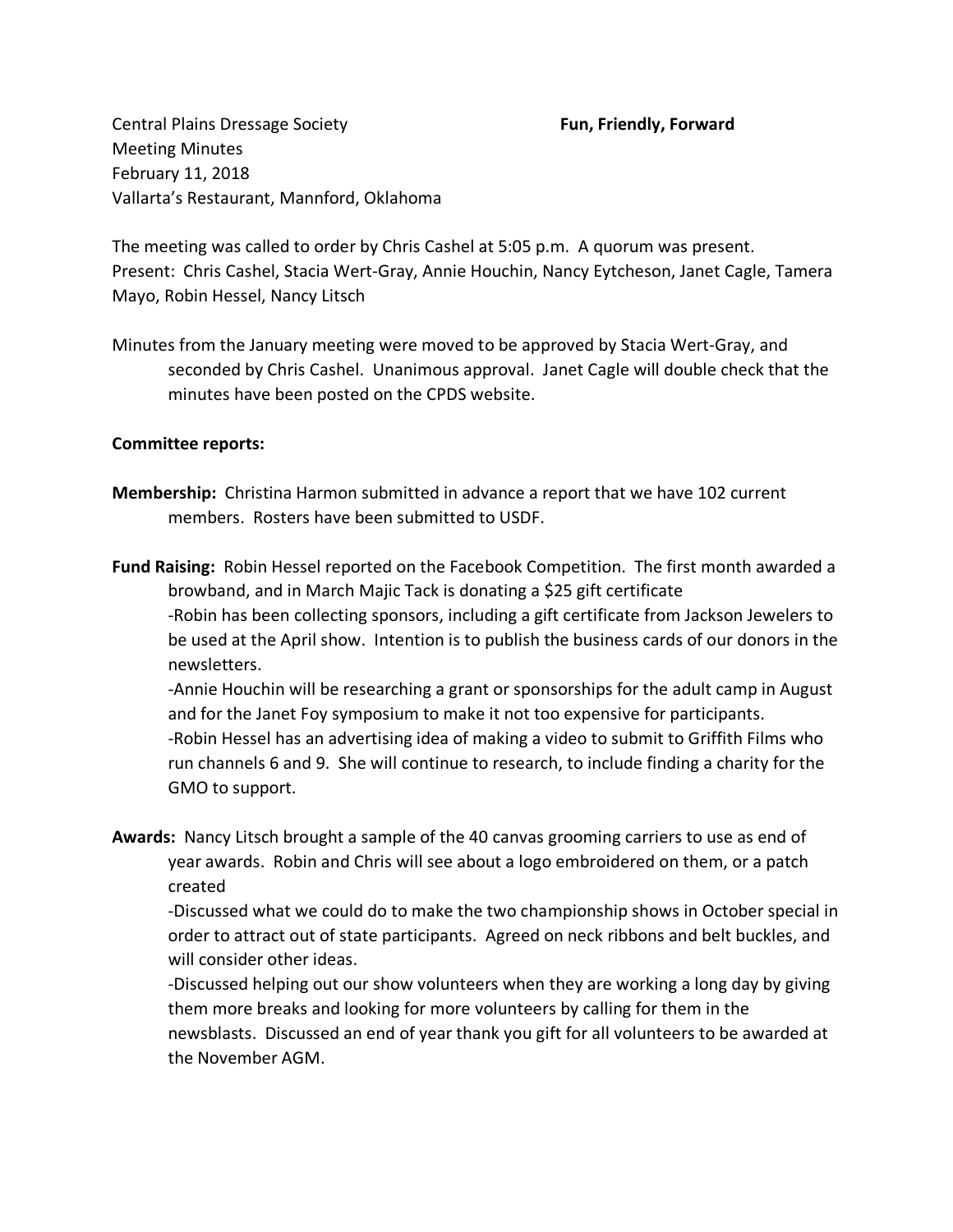**Newsletter:** Nancy Spring is doing a fantastic job on the newsletter! Tamera Mayo will resume the newsblast emails about two weeks after the newsletter comes out, as a reminder of upcoming activities and save the date announcements.

-Newsblasts will be sent out via Mailchimp to all members and people who have signed up for the newsletter, in order to be able to do analysis of how many people read it, how many readers then went to the website, etc. Tamera will send the newsblast to Janet Cagle, who will put it on Mailchimp for distribution.

-Article from a board member for the March newsletter will be written by Stacia Wert-Gray, probably on what memberships are needed from different organizations for showing this upcoming year.

-Stacia and Chris Cashel have written an article on our new GMO to be submitted to USDF. After it is published it will be reprinted in our newsletter.

**Working Equitation:** Tamera Mayo asked for certificate of insurance for the B rated show set for Sheridan Stables on June 9. Stacia Wert-Gray will provide. -Plans were discussed to streamline the set up and clean up of WE equipment at upcoming shows.

- **Treasurer:** Stacia Wert-Gray reported that there is about \$3200 in the account. We owe \$2000 for the porta potties for the year and \$1000 for insurance. Hoping to generate about \$2000 at the February show since there are 90 rides scheduled.
- **Education:** Wellness Spa Day planned in conjunction with the March 31 show. Free lunch to be provided for owners who participate in services. Stations to be available include: shots, Coggins tests, dental services, chiropractic, acupuncture, saddle fitting, cranial adjustments, and a water treadmill. Robin Hessel is coordinating and scheduling. -Annie Houchin is working on the Janet Foy New Test Symposium. Plan now is to charge auditors, but have lunch be included, and to have no charge to demonstration riders. -Janet Cagle will be doing a Goal Setting workshop at Valley View on February 24. Discussed format and food.

## **Items for discussion:**

-Stacia Wert-Gray asked for a discussion on having Breeders Challenge in hand and under saddle classes at shows in September and October to allow horses to qualify for Region 9 championships. If there is a Breeders Challenge at regionals, we will consider. -Arab show has been scheduled for Sunday, May 14, with Ryan Bell "r" from Atlanta as judge.

-Discussed a policy on horses coming in to show who are showing signs of illness such as strangles. They will need to be separated from all other horses in an emergency isolation stall.